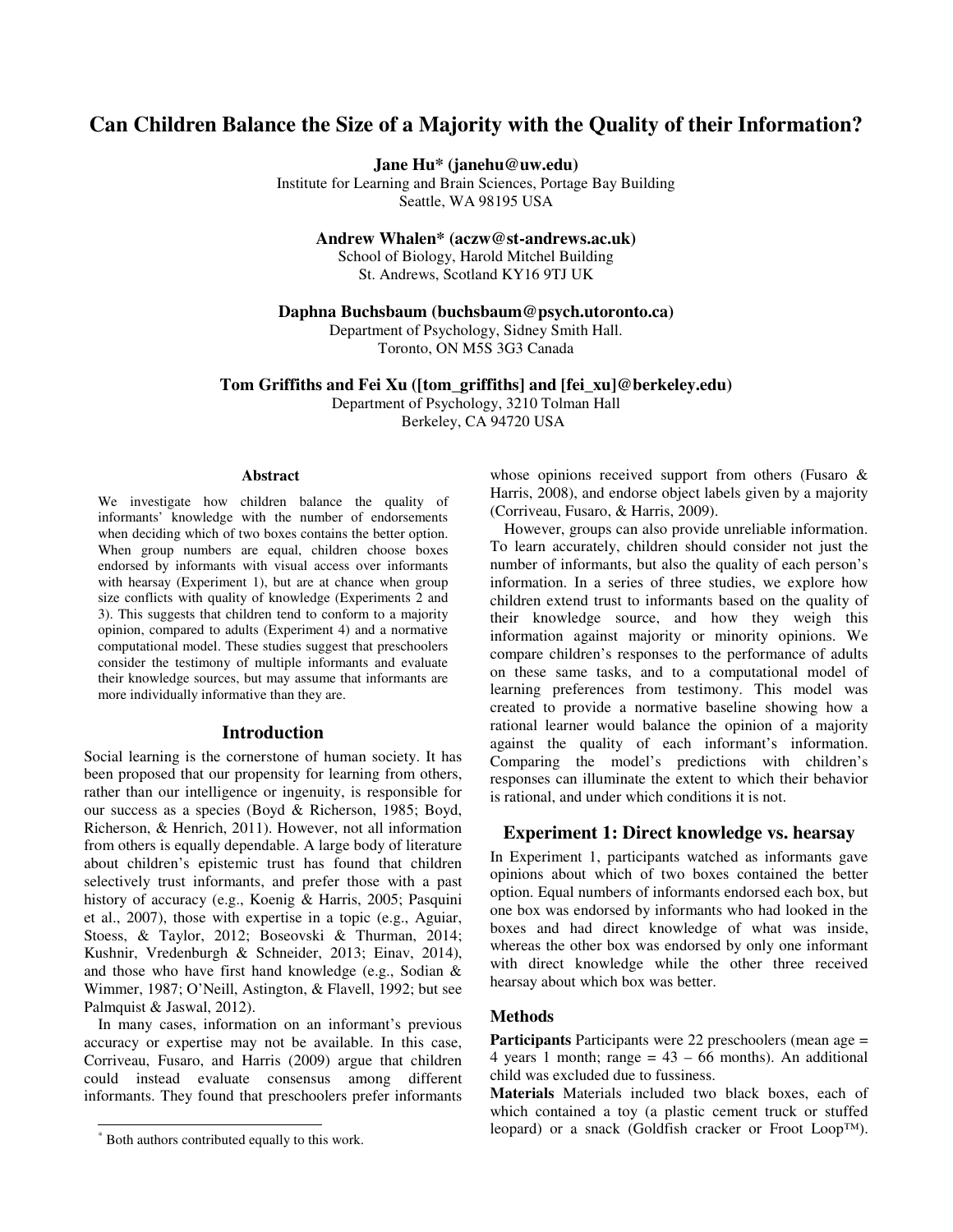|              | Children's average score for choosing<br>direct group, out of 2 (standard error) | Adults' average score for choosing<br>direct group, out of 2 (standard error) |
|--------------|----------------------------------------------------------------------------------|-------------------------------------------------------------------------------|
| Experiment 1 | $1.45*(0.14)$                                                                    | $1.69*(0.06)$                                                                 |
| Experiment 2 | 0.83(0.18)                                                                       | $1.70*(0.08)$                                                                 |
| Experiment 3 | 1.10(0.14)                                                                       | $1.71*(0.08)$                                                                 |

Table 1. *Children's and Adults' choices in Experiments 1-3 compared. \* indicates a significant result, p*<.05

Informants were eight 7" tall paper dolls (four male, four female), glued to a wood block base.

**Procedure** Children participated in two trials: a snack trial and a toy trial. Trial order was counterbalanced across participants. To begin the first trial, the experimenter showed the participant the two boxes and explained that each box contained a [toy/snack], but that she did not know what was inside. Then, the child watched as dolls gave opinions about which box contained the better option.

 A group of four dolls endorsed one box and a second group of four endorsed the other. In the direct group, all four dolls received direct (visual) knowledge before giving their opinions. One at a time, each doll walked over to each box and looked inside, then stood beside the same box and said, "I think this [toy/snack] is better!".

In the indirect group, only the first doll in the group received direct knowledge of the box's contents. The first doll looked inside both of the boxes, then stood next to the box not endorsed by the direct group and said, "I think this [toy/snack] is better!" This doll then crossed paths with a second doll, and the experimenter made indiscriminate whispering sounds to convey that the two dolls were conversing. The second doll gave their opinion, saying, "[S]he said this [toy/snack] was better, so I think this [toy/snack] is better," and passed on their hearsay to a third doll, who stated his or her opinion, and then passed the hearsay on to the fourth doll. Each group included equal numbers of male and female dolls, and group order (direct or indirect first) was counterbalanced. The side of the box endorsed by the direct group was also counterbalanced.

After all dolls gave opinions, the experimenter brought all eight dolls back on stage and placed them in front of the box they endorsed, and reminded children that the dolls were all standing in front of the box they had said was better. The experimenter then asked the child to choose the box they wanted to try. Once children selected a box, they were presented with the object inside. They were not shown the contents of the unchosen box. The experimenter cleared all materials from the table, and proceeded to the second trial. The procedure of the second trial was identical to the first.

## **Results and Discussion**

Results for Experiment 1 are summarized in Table 1. Children were scored on the number of trials (0-2) in which they picked the box endorsed by informants with direct knowledge. Children were significantly more likely to choose the direct box over the indirect box,  $t(21) = 3.18$ ,  $p <$ .01,  $d = 0.67$ . There was no significant difference in responses for the two trial types (snack vs toy),  $p = .31$  $(odds ratio = 0.39).$ 

When choosing between two boxes, each endorsed by four informants, children prefer the box endorsed by informants with direct knowledge of the boxes' contents. This suggests that children are indeed monitoring individual informants' knowledge quality and not just group size. Additionally, this suggests that they understand that visual access is a more reliable source of information than hearsay, even when learning about non-factual domains like preferences.

## **Experiments 2 and 3: Source versus consensus**

In Experiment 1, children chose the box endorsed by the group of informants with direct knowledge of the box's contents. Given that both the indirect and direct groups had the same number of informants, Experiment 1 leaves open the question of how children reconcile source knowledge with consensus information. Previous studies have found that children are sensitive to majority opinions, and often conform to endorsements made by a consensus, so it is possible that consensus endorsements could override children's assessment of informants' source knowledge. In Experiments 2 and 3, children are faced with a decision between a minority of informants who all have higher quality (direct) knowledge, versus a majority of informants who give opinions based on indirect knowledge.

### **Methods**

**Participants** Participants in Experiment 2 were 24 preschoolers (mean age  $= 4$  years 3 months; range  $= 42$  to 61 months). Three additional children were tested but were excluded due to experimenter error. Participants in Experiment 3 were 31 preschoolers (mean age = 4 years 6 months; range = 44 to 62 months; 18 female, 13 male). Two additional children were tested but excluded due to experimenter error.

**Materials** were the same as in Experiment 1, except for the addition of two dolls in Experiment 2.

**Procedure** The procedure of Experiment 2 was identical to Experiment 1, except that there were four informants in the direct group and six in the indirect group. The procedure for Experiment 3 was identical to Experiment 2, but with three informants in the direct group and five in the indirect group.

### **Results and Discussion**

Results for Experiments 2 and 3 are summarized in Table 1. Children were scored on the number of trials (0-2) in which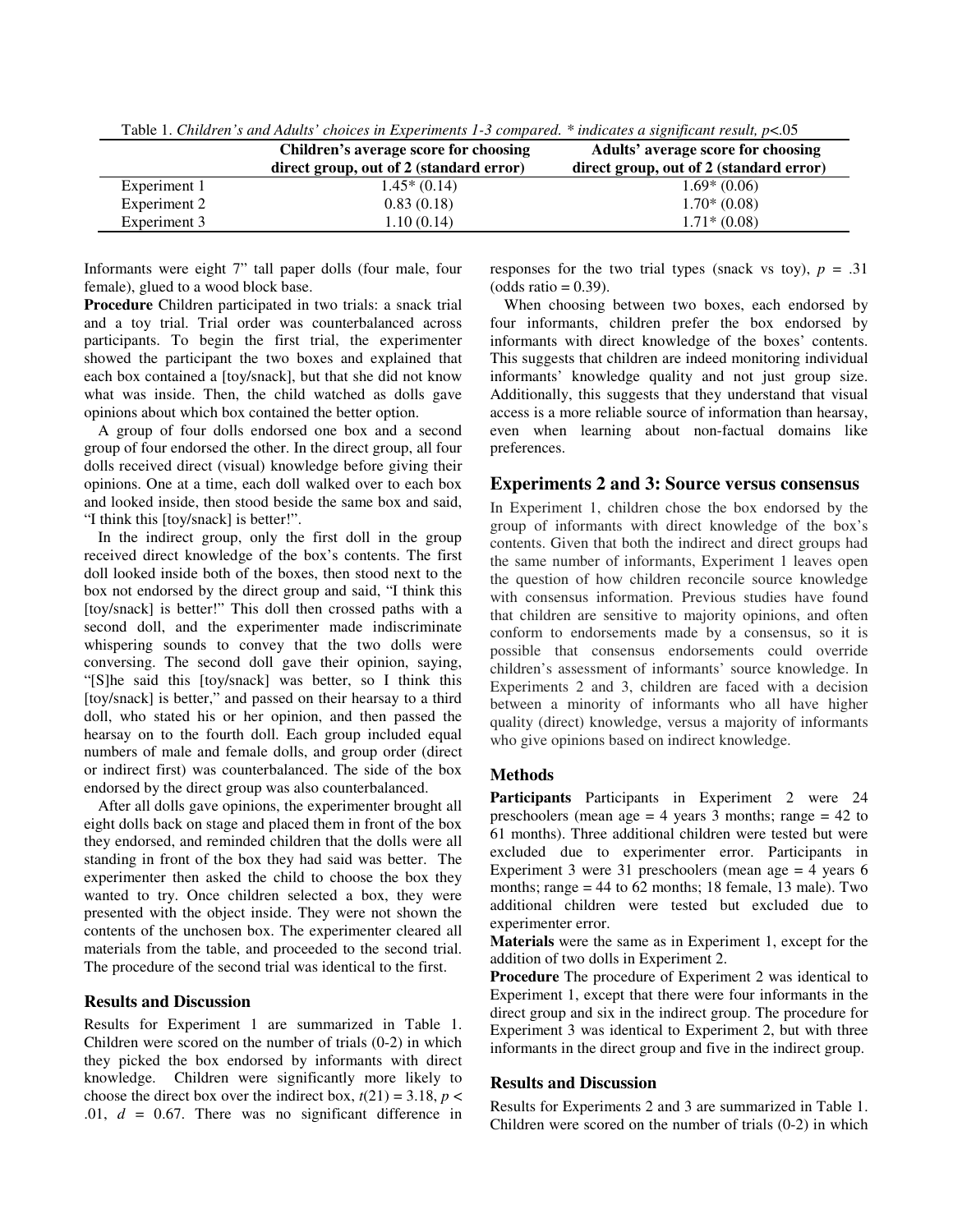they picked the box endorsed by informants with direct knowledge.

**Experiment 2** Children were at chance in choosing between the box endorsed by the direct group and the box endorsed by the indirect group,  $t(23) = -0.94$ ,  $p = .36$ ,  $d = -0.19$ . Children chose the box endorsed by the direct group significantly less than in Experiment 1,  $t(44) = -2.7$ ,  $p < .01$ ,  $d = -0.80$ . The majority of children consistently chose either the direct group (7/24) or the indirect group (11/24) on both trials. There was no significant difference in responses for the two trial types,  $p = .77$  (odds ratio = 0.71).

One possible explanation for children's at-chance responses in Experiment 2 is the higher number of dolls used in the study compared with Experiment 1 which may place additional demands on the child's memory leading to at-chance performance. To control for the total number of demonstrators, Experiment 3 replicates Experiment 2, but with the same overall number of dolls used in Experiment 1. **Experiment 3** Results are summarized in Table 1. Children were scored on the number of trials (0-2) in which they picked the box endorsed by the informants with direct knowledge. Children were at chance in choosing between the box endorsed by the direct group and the box endorsed by the indirect group,  $t(30) = 0.68$ ,  $p = .50$ ,  $d = 0.12$ . These responses were not significantly different from those of Experiment 2,  $t(53) = -1.17$ ,  $p = .25$ ,  $d = 0.32$ , but were marginally different from those of Experiment 1,  $t(51)$  = 1.73,  $p = .09$ ,  $d = -0.49$ . There was no significant difference in responses for the two trial types,  $p = .07$  (odds ratio  $=$ 0.36). The majority of children consistently chose either the box endorsed by the direct group (8/31) or the indirect group (11/31) on both trials

Unlike children's responses in Experiment 1, these two studies found that children were at chance when choosing between the boxes endorsed by the direct and indirect groups. When a majority of informants with indirect knowledge is contrasted with a minority with direct knowledge, children's preference for the box endorsed by the direct informants decreases. These results suggest that a consensus has the power to diminish children's preferences for sources with higher quality knowledge, but does not shift children's judgments entirely—they do not simply endorse the majority's choice. There were also no significant differences between Experiments 2 and 3, suggesting that children's at-chance performance in Experiment 2 was not driven by cognitive load issues (i.e., being overwhelmed by the large number of informants).

## **Modeling Direct and Indirect Testimony**

Given that Experiment 1 suggests that children are sensitive to the quality of informants' knowledge, the results of Experiments 2 and 3 are striking, and may suggest that children have a bias to conform to the majority. Intuitively this behavior seems irrational. However, such behavior could be rational; although indirect informants provide less information than direct informants, they may still provide *some* information. Theoretically, as long as each member of the indirect group provides some information, a larger group of indirect informants could provide more evidence than a smaller group of direct informants. To assess whether children have a conformity bias, analyze how a rational learner might learn preferences from multiple demonstrators with varying levels of knowledge.

We build a computational model following from previous Bayesian models of learning from testimony by modeling the problem that learners face as an inference problem (e.g., Shafto et al., 2012). Learners then use Bayes' rule to perform inference and select a behavior. Bayes' rule indicates that the probability that a hypothesis, *h*, is true, given some data, such as informant testimony *t*, is proportional to the probability of the testimony given the hypothesis times the prior probability of the hypothesis, or

 $p(h|t) \propto p(t|h)p(t)$  $(h)$ . (1) where  $p(h|t)$  is known as the posterior probability and  $p(t|h)$ as the likelihood.

 Normally, hypotheses represent claims about the world, and the data represents observations. In this case, the hypotheses represent beliefs about which item is in which box, and the data are the testimonies given by the informants. Unlike previous models of learning from testimony, here the informants make claims about their preferences rather than factual claims. To capture differing preferences, we assume that a proportion  $\lambda$  of the population prefers one item, while the rest prefer the other. We call the item preferred by the proportion  $\lambda$  the target item.

Under this setup, the learner evaluates two hypotheses, *hd*, that the target item is in the box endorsed by the direct group, and  $h_i$ , that the target item is in the box endorsed by the indirect group. The probability of each hypothesis can be calculated via Bayes rule, giving the posterior probability

 $p(h_i|\mathbf{t}_d, \mathbf{t}_i) \propto p(\mathbf{t}_d | h_i) p(\mathbf{t}_i | h_i) p(h_i)$  (2) where  $t_i = (t_{i1}, ..., t_{in})$  refers to the testimony of the indirect group, and  $t_d = (t_{d1}, \dots, t_{dn})$  refers to the testimony of the direct group. We assume that the prior probability of the preferred item being in either box is equal.

 The likelihood term—the probability of observing a particular set of testimony given a hypothesis—depends critically on how the learner assumes informants generate their testimony. We assume a simple generative process, outlined below, for informants who have access to direct evidence, and for those who must rely on indirect evidence.

Finally, we assume that the learner, like the informants, also has a preference, preferring the target item with probability λ. To choose a box, learners first infer the probability that each box holds the target item, and then use their preference to determine which box they select. The probability that the learner chooses the box endorsed by the direct informants is just the probability that the box contains the learner's preferred item given the testimony.

## **Direct Evidence**

We assume that informants who receive direct evidence make decisions based on a two-step process. First, they observe the items in each box (with a small error probability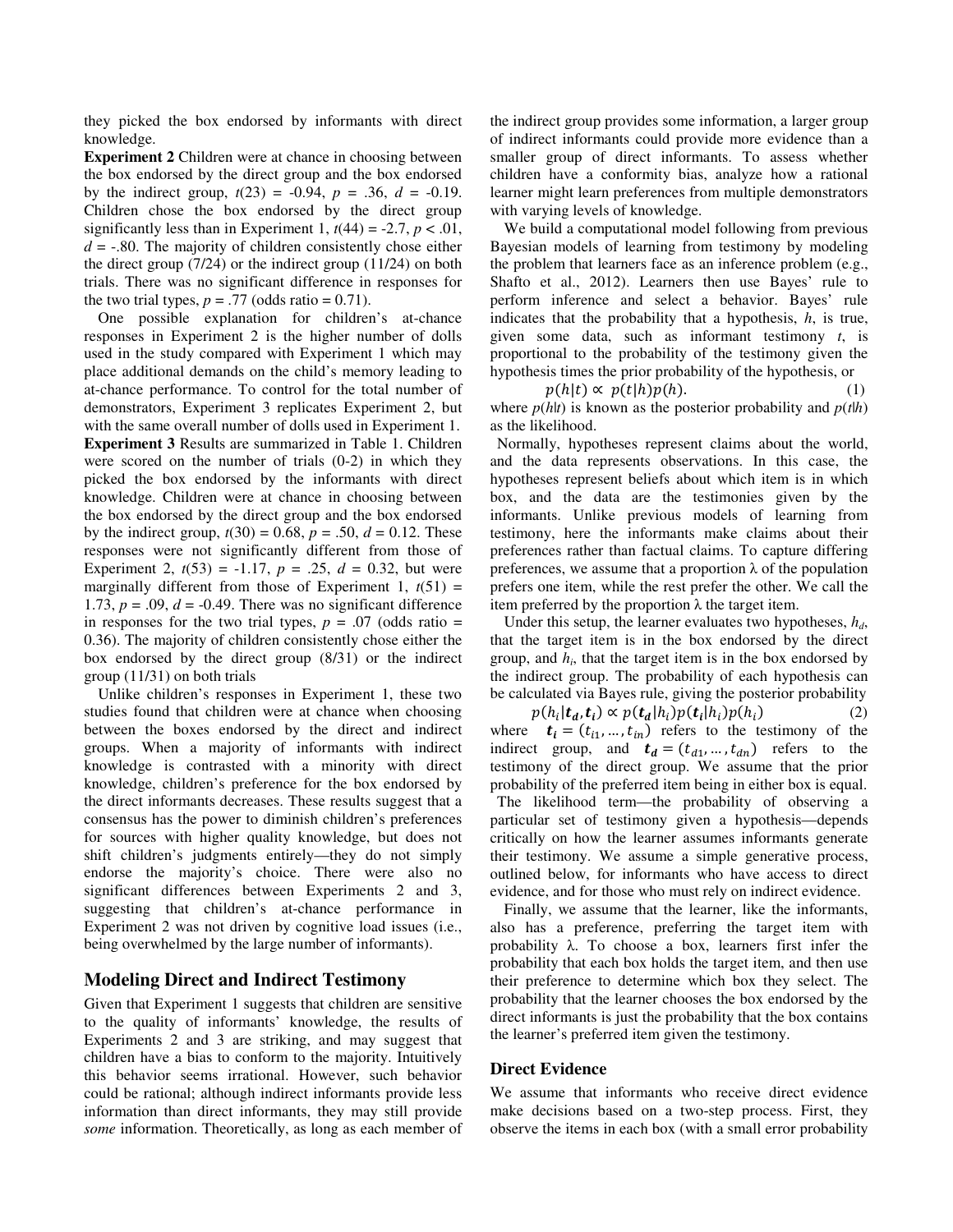ε of incorrectly observing the object, accounting for visual error), and then they express a preference for the box that contains the object they prefer. For simplicity, we assume that all informants report their preferences accurately. This means that the probability that an informant with direct evidence endorses the box containing the target item given their observation is

$$
p(t_j|t_{j,obs}, h_{t_j}) = (1 - \varepsilon)\lambda + \varepsilon(1 - \lambda), \tag{3}
$$

where  $h_{tj}$  refers to the hypothesis that the target item is in the box endorsed by informant *j*'s testimony,  $t_j$ , and  $t_{j,obs}$  is the informant's observation of the box contents (where they think they saw the target item). In Equation 3, the first term represents the probability that the informant observed the contents accurately and prefers the target item and the second term represents the probability that they incorrectly observed the contents and do not prefer the target item. The probability of endorsing the box not containing the target item can be computed similarly. Since the direct informants do not hear any other information, their testimony is not based on the testimony of others, which means that  $p(t_d|h_i)$  is just the product of the probability of the individual testimonies.

## **Indirect Evidence**

In the case where informants receive indirect evidence, their testimony is based solely on the information provided by other informants. In these experiments, the information each indirect informant receives from the previous informant is in the form of "whispers." However, what is whispered is not clear. We consider two cases: one where only the preference was passed (each informant whispers only which box they prefer) the other where the contents of each box were passed (each informant whispers what they believe is in each of the two boxes). As in the direct case, all informants give testimony about their preference to the learner, and we assume that informants report their preferences accurately.

**Preference Passing** In the case where informants whisper their preferences, future informants must use that information to first infer which item is in which box, and then endorse a box according to their own preference. However, if the learner is also told each informant's preference, they are already aware of all the information that each indirect informant had to make their decision, so that subsequent informants provide no new information. The learner should therefore disregard all but the first informant in the chain. This is the case in Experiments 1, 2, and 3; the learner observes the testimony of the first informant, who has direct evidence, and so subsequent informants who receive only indirect evidence can be disregarded.

**Object Passing** Individuals may whisper more than just their preference; they may whisper which objects they believe are in the boxes. Unlike the previous case where indirect informants provided no new insight, in this case, each indirect informant has knowledge about the boxes' contents that is hidden from the learner. We assume each informant treats the informant whispering to them as having direct knowledge of the box contents, and that informants whisper their beliefs accurately. This is equivalent to all indirect informants getting their information from the first informant in the chain (who has direct knowledge),

 $1 - \lambda$ ), (3) chain. The first informant's observation corresponds to what (2)  $p(t_i|t_{1,obs}, h) = p(t_1|t_{1,obs}, h) \cdot \prod_{j=2}^n p(t_j|t_1, t_{1,obs}, h)$  (4) where  $t_{1,obs}$  is the first informant's observation of the box contents, which he whispers to the next individual in the is actually inside each box with probability 1-ε (due to visual error). If the first informant says that the target item is in the box they endorsed, the probability that the next informant agrees with the first informant is,

$$
p(t_j = t_1 | t_1, t_{1,obs}, h_{t_1}) = (1 - \varepsilon)\lambda + \varepsilon(1 - \lambda), \tag{5}
$$

where the first term accounts for the case where informant *j* infers that the target item is in the box where the first informant indicated, and prefers the target item, and the second term accounts for the case where the informant infers the target item is not where the first informant indicated, but does not prefer the target item. The case where the first informant whispers that the target item is not in the box they endorsed can be computed similarly.

Object passing represents the other extreme from preference passing—this is the most informative case for a chain of indirect informants. Since we assume that information is accurately transmitted between individuals, the difference between direct testimony and testimony accumulated indirectly through object passing stems from the initial errors in observation. In the case of learning from multiple direct informants, perceptual error is uncorrelated, so that agreement between the informants provides stronger evidence. However, in the case of learning from a string of indirect learners, a single error in the beginning of the chain may propagate errors along the chain.

## **Results**

Both models have two parameters, an error rate *ε* and a preference parameter  $λ$ . We fixed the error rate to  $ε = 0.01$ , and fit the preference parameter to children's performance in Experiment 1. We fit  $\lambda$  by maximizing the log-likelihood of the participants' responses in Experiment 1 under the model, producing a best-fitting value of  $\lambda = .75$  in the preference passing model, and a value of  $\lambda = .78$  in the object passing model. Experiment 1 was used to fit the model alone because it provided a baseline where both the indirect and direct groups had the same number of informants, allowing the model to be sensitive to the relative weighting of direct and indirect testimony, without the potential confound of a conformity bias. This model fit was used to create predictions for Experiments 2 and 3.

 Model results are shown in Figure 1. In Experiment 1, both models provide a good fit to the data. The objectpassing model provides a better fit to Experiment 3 than the preference-passing model, suggesting children may believe that informants' whispers carry additional (unheard) information, so that five indirect informants are almost as informative as three direct informants.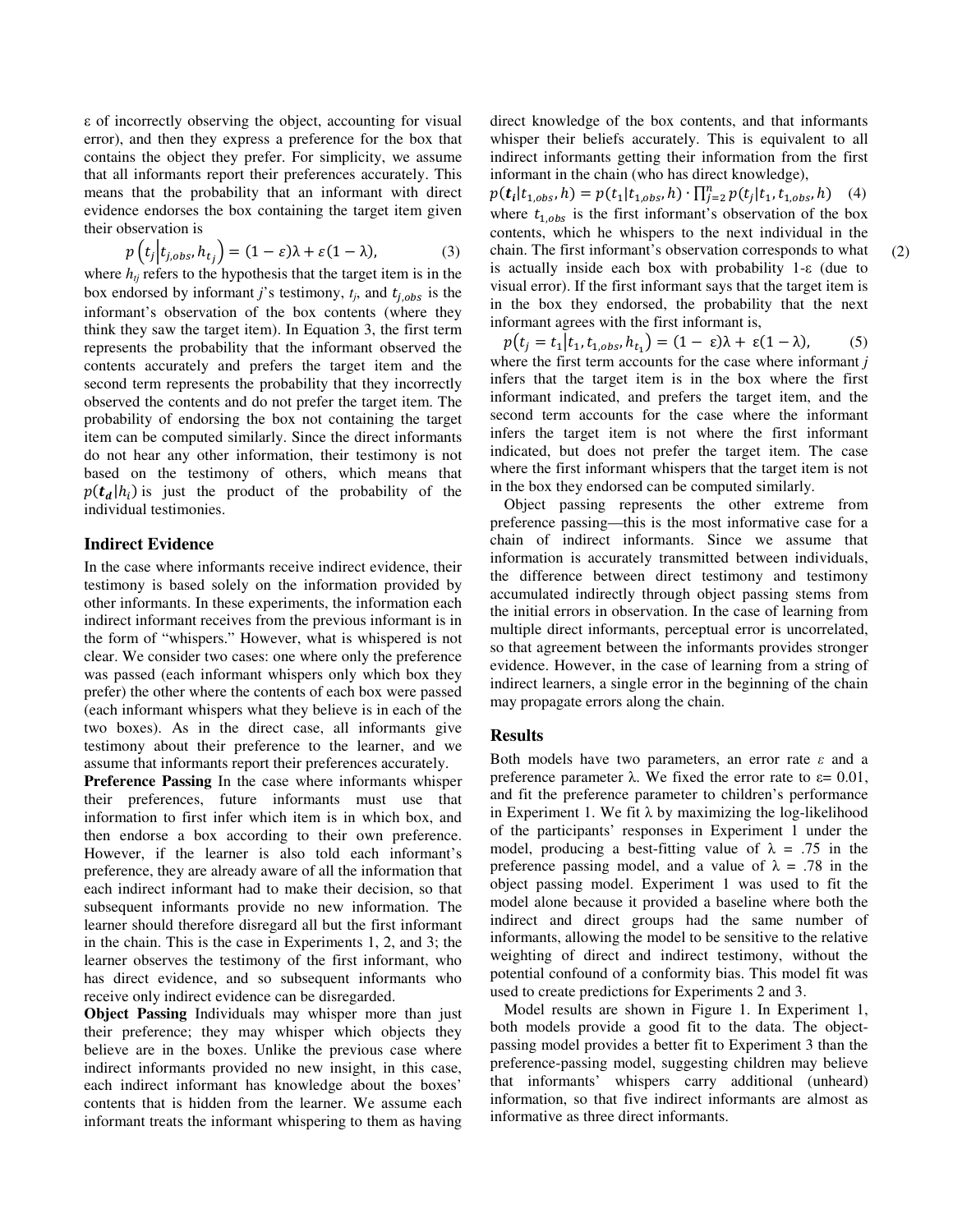

Figure 1. *Model predictions and children's and adults' choices for Experiments 1, 2, and 3. The model was fit to child performance in Experiment 1.*

Critically, in Experiment 2, we found that both models predicted that normative learners should endorse the majority response substantially more than was found experimentally. In the object-passing model, we find that the model predicts that learners in Experiment 2 will choose the direct informant's box more than in Experiment 3: the additional direct informant provides substantially more evidence than the additional indirect informant.

Although these model predictions were fit to the data from Experiment 1, both models predict that learners should choose the direct group's box in each experiment for a wide range of parameter values. No matter the values for ε and λ, the preference passing model predicts that individuals' performance in Experiment 1 and 2 should be identical; under the preference passing model indirect informants provide no information and so the two additional indirect informants in Experiment 2 should not change the learner's behavior. Changing the parameter values in the object passing model leads to more variation in predictions, but the qualitative results remained the same: in all experiments a rational learner should go with the direct group.

Since the object-passing model represents the maximally informative case, this means that differences in how children interpret the knowledge indirect informants transmit cannot account for their performance. This confirms that, when the quality of informants' knowledge source is in conflict with the majority endorsement, children conform to the majority more than predicted by a range of normative models, suggesting that they believe individual informants provide more evidence than they actually do.

## **Experiment 4: Adults**

Given that children appear to be overconforming to the testimony of the majority when compared to our normative model, a natural question is whether adults also overconform. We explore this by examining how adults make decisions in tasks similar to Experiments 1, 2, and 3.

## **Methods**

**Participants** Participants were 177 adult US residents, recruited through Amazon Mechanical Turk (MTurk) and paid \$0.50 for their time. Participants were randomly assigned to one of three conditions: 61 participants to a four direct/four indirect condition (a version of Experiment 1), 61 participants to a four direct/six indirect condition (a version of Experiment 2), and 58 participants to a three direct/five indirect condition (a version of Experiment 3).

**Materials** The experiment was an online survey administered using Qualtrics survey software, with custom animations inserted using Javascript. The informants were a set of 10 distinct cartoon clip art characters (5 male, 5 female). There were also two pairs of cartoon boxes that differed only in color: a red and blue pair, which participants were told contained games, and a green and yellow pair, which participants were told contained snacks.

**Procedure** The procedure closely matched that used with children in Experiments 1-3, with the clip art characters replacing the dolls that children saw. Like children, adults each participated in two trials, a snack trial and a game trial, with the order of trials counterbalanced.

 Adults saw two boxes on opposite sides of the screen. For the direct group, each member of the group was shown one at a time. A character appeared on the screen, then moved to each box while the cartoon text "\*Looks inside box\*" flashed above the character's head. Then, the character stood by one box and said, "I think this [game/snack] is better!" For the indirect group, the first member was shown looking inside the boxes, declaring his or her opinion, and moving to stand next to another indirect group member who appeared on screen. The cartoon text "\*whisper\*" appeared above both their heads. The second doll then moved to stand by one box, and gave their opinion, "[S]he said this [game/snack] was better, so I think this [game/snack] is better". This process repeated for the remaining characters.

 After all characters gave opinions, participants were shown an image with each group of characters placed under the box they endorsed, with a reminder that this was the box each character thought was better. Participants were then asked to "Please select the box with the [game/snack] that you would like to try". Group order and side/color of box endorsed by the direct group were counterbalanced. In game trials, the red box always appeared on the left, and in snack trials the green box always appeared on the left. For each participant, characters' group assignments were randomized.

## **Results and Discussion**

Results are shown in Table 1. Overall, in all three conditions, adults chose the box endorsed by the direct group significantly more than chance ( $t \geq 8.66$ ,  $p < .001$  in all cases). A one-way ANOVA showed no significant differences in performance between the three adult conditions  $F(2,177) = 0.02$ ,  $p = .98$ . In comparing adult and child performance, a 2 (age group: adults or children) x 3 (Experiment: 1, 2, and 3) ANOVA revealed a main effect for age group; adults' and children's responses differed significantly,  $F(1,251) = 43.72$ ,  $p < .01$ . There was also an interaction effect between age group and experiment,  $F(2,251) = 3.75$ ,  $p < .05$ . Planned comparisons between age